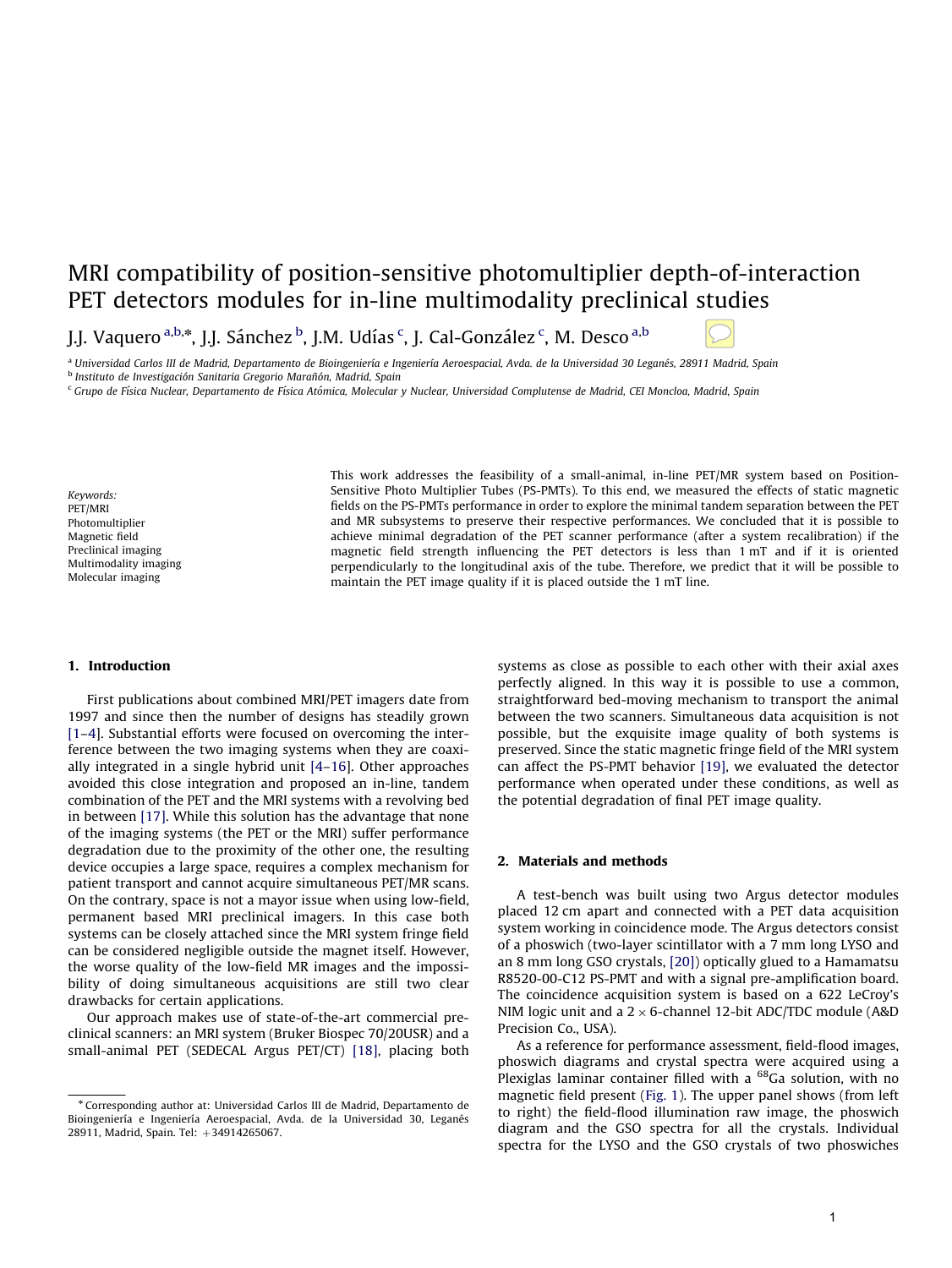

**Crystal histogram** 120 **Central LYSO Peripheral LYSC** 100 **Central GSO** ...... Peripheral GSO 80 Counts 60 40  $\overline{2}$  $\mathbf{a}$ 151 51 101 201 Channel

Fig. 1. Standard performance of an Argus PS-PMT detector at 0 mT for a  $^{68}$ Ga field-flood illumination. Upper panel: field-flood image showing the 13 × 13 crystal matrix perfectly identified (left), phoswich diagram of the whole array (center), and energy spectra for all the GSO crystals. Energy along the vertical direction, one column per crystal (right). Bottom panel: individual spectra for the LYSO and the GSO crystals of two phoswiches arbitrarily selected at the center and the periphery.

arbitrarily selected at the center and the periphery are shown at the bottom panel.

A set of  $NdFeB + NiCuNi$  magnets (6250 and 330 mT) was used to create a magnetic field similar to the one that would appear in the PET detector when placed nearby the MRI system in the tandem configuration. The magnetic field was tailored replicating the fringe field of the Bruker magnet (Fig. 2). Magnetic field intensity and orientation were adjusted by placing magnets at different distances along the three orthogonal directions defined by the PS-PMT axis (Fig. 3). Field values were confirmed using a tesla-meter with a Hall cell (Phywe 13610, Germany). We explored the effect of the magnetic field along three orthogonal spatial directions of the magnetic vector because the PS-PMT manufacturer describes different degradation of the device performance depending on the impinging direction of the magnetic field [19].

The detectors were exposed to different  $\beta^+$  sources: a Plexiglas laminar recipient filled with a <sup>68</sup>Ga solution for field-flood illuminations and a  $^{22}$ Na point source for electronic adjustments. Images from those sources were created after acquiring data at a rate  $<$  10 Kcps. These tests were repeated at five different field orientations with respect to the PS-PMT (X axis, Y axis, Z axis, XY and XZ axis), and at 1, 3, and 5 mT intensities (Fig. 3).

Crystal and phoswich (DOI) energy spectra and look up tables (LUTs) as well as timing calibrations, sensitivity uniformity correction maps and energy resolution LUTs were generated. Count rate was registered for all the acquisitions to track possible sensitivity losses due to the exposure of the PS-PMT to the magnetic field.

### 3. Results

Intrinsic spatial resolution: Fig. 4 illustrates different examples of the crystal map degradation for different fringe field intensities



Fig. 2. Floor plan of the proposed tandem PET/MRI configuration. The axis origin is placed at the magnet center. The curved lines show the fringe magnetic field (in gauss). The PET detector is shown as a box with a smaller box representing the detector itself. A bed with a rat shows bed location and bed travel direction. Axis units are distance to the magnet center in meters.

and orientations. The upper panel shows raw images for the XZ axis and the bottom panel shows the crystals maps and the phoswich diagrams for the Y axis. Field-flood images are distorted but mapping of the 13  $\times$  13 phoswich crystals is still feasible for intensities lower than 3 mT, provided that only the Y axis component of the field is present. If a sizeable X component is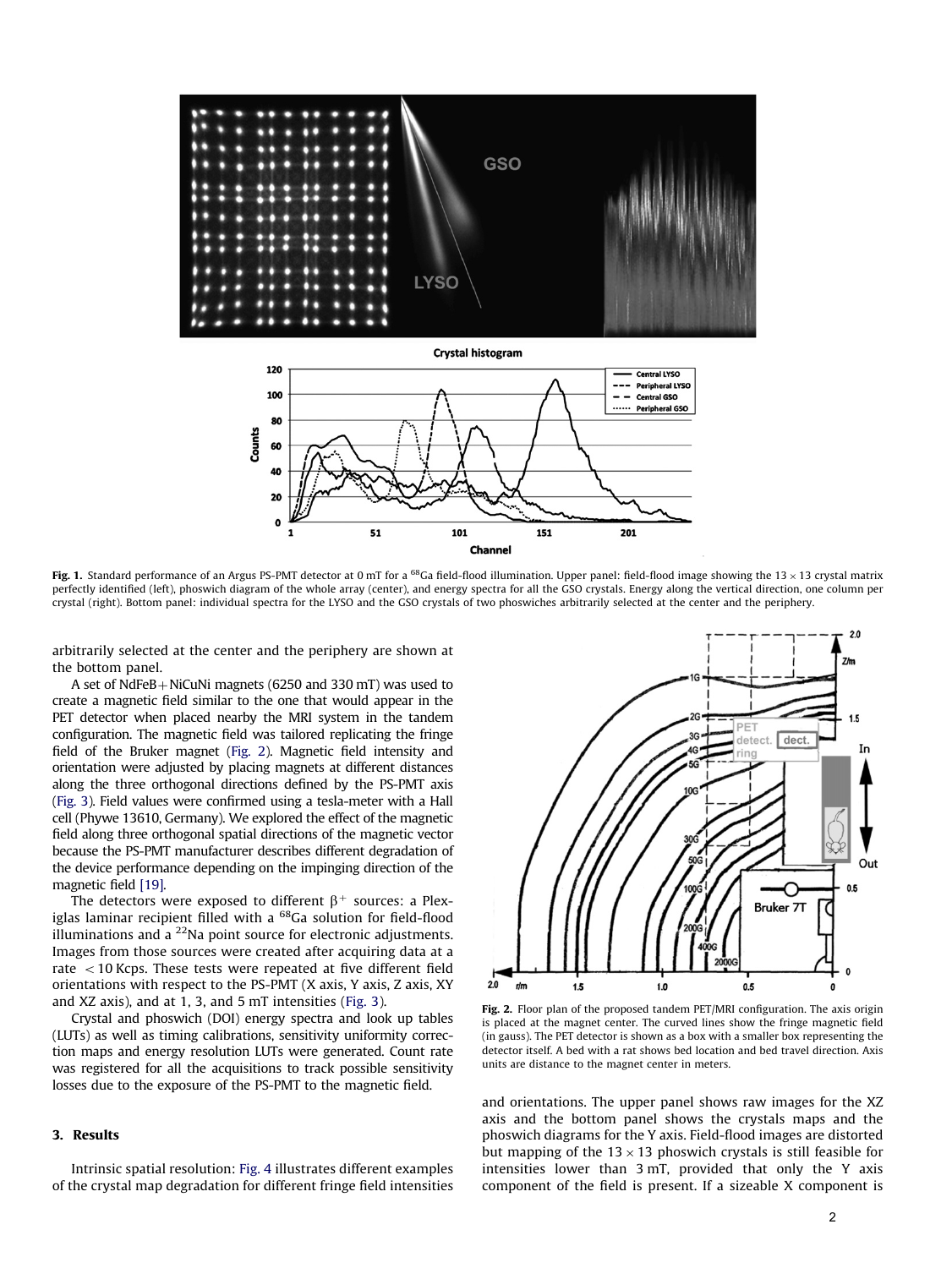present, the maximum magnetic field intensity that does not degrade the crystal map is as low as 1 mT. Phoswich diagrams are similarly affected.

Count rate: the PS-PMT manufacturer reports that in this kind of phototubes the electron trajectories of the secondary electrons emitted from the dynodes are affected by the external magnetic fields [19], decreasing the output signal of the tube, and therefore affecting the net count rate of the detector. Fig. 5 shows coincidence and singles count rates as a function of the external magnetic field to which the PS-PMT is exposed. The count rate



Fig. 3. Test-bench for performance evaluation of the PET detectors. The axes of the magnetic field are defined; a point source is shown placed in between the two detectors. One of the magnets used to replicate the fringe field is also shown.

reduction observed in these plots depends on the lower number of events that produce a valid trigger due to the smaller signal output. This effect cannot be effectively compensated with a new adjustment of the trigger levels because the reduction of the tube output signal implies a smaller signal to noise ratio (SNR).

Energy resolution: Fig. 6 shows the energy resolution degradation for different crystals, measured as FWHM (%) of the 511 keV photopeak, after the detectors are recalibrated in the presence of the magnetic field. The recalibration follows the same protocol that a standard calibration: field-flood illuminations are acquired with the tube exposed to the magnetic field, and from them the crystals, phoswich and energy LUTs are calculated. The plots depict the predicted behavior for the energy resolution: larger magnetic fields produce lower output signals whose lower SNR deteriorates the energy resolution; this effect becomes more evident when the main component of the magnetic field impinges the tube parallel to its longitudinal axis.

## 4. Conclusions

We tested the effect of static magnetic fields on the PS-PMTs DOI PET detectors of the Argus PET scanner. The results show that these detectors can withstand magnetic fields up to 1 mT if the main component of the field is perpendicular to the longitudinal axis of the tube, but do not maintain its performance if the magnetic field orientation is parallel to said axis. In the PET/MR



Fig. 4. Examples of raw images (upper panel) and crystal maps and phoswich diagrams (lower panel) for different fringe field intensities and directions. When the X component is sizeable, it is extremely difficult to draw both crystal maps and phoswich diagrams at intensities above 1 mT (upper panel). However, when the main component is parallel to the Y axis, the 13  $\times$  13 crystals can be easily disentangled up to 3 mT magnetic field intensity, and at the same time the phoswich diagram are still recognizable (lower panel).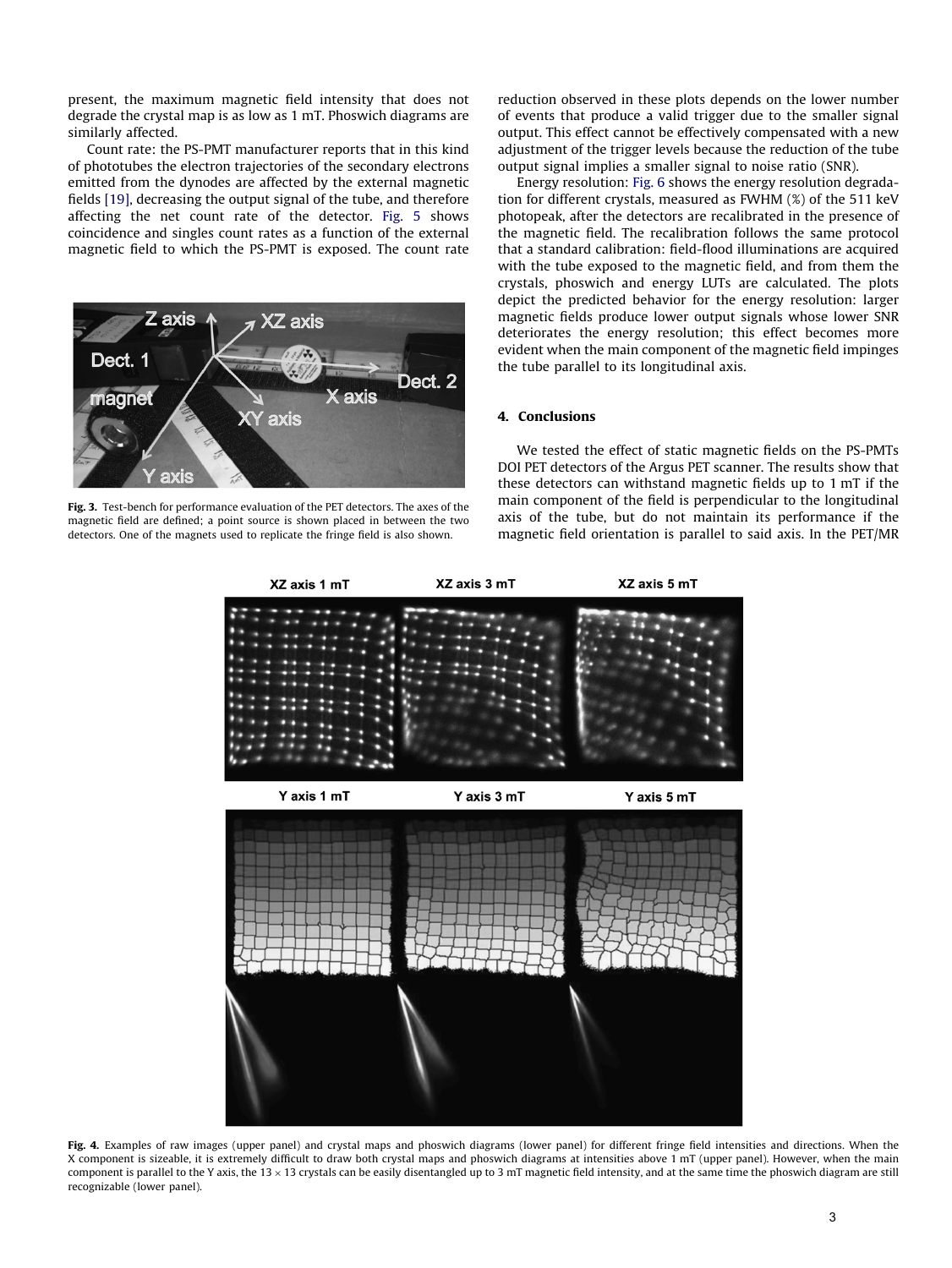

Fig. 5. Detector count losses as a function of fringe field intensity and direction for both singles (left) and coincidences (right). Magnetic fields impinging the PS-PMT parallel to its longitudinal axis (X axis in out setup) produces the larger losses.



Fig. 6. Degradation of the detector energy resolution, in percentage of the FWHM for the 511 keV photopeak, as a function of fringe field intensity and direction. Data shown for a centered phoswich (left column) and for a peripheral phoswich (right column), and for LYSO crystals (upper row) and GSO crystals (lower row). All the plots have the same vertical scale.

tandem configuration presented here the parallel component of the magnetic fringe field impinging in the PS-PMT is very low compared with the perpendicular one, in such a way that a recalibration of the system would suffice to keep good image quality.

Therefore, we can conclude that under these conditions (less than 3 mT of perpendicular axis component of the magnetic field, less than 1 mT if a significant parallel component is present), it is still possible to recalibrate the system and to obtain good images. These results encourage us to test the full ring placed at the 1 mT fringe field, replicating the image performance assessment procedure described here.

# Acknowledgment

This work was supported in part by projects CENIT-AMIT Ingenio 2010, TEC2011-28972 (Ministerio de Ciencia e Innovación) ARTEMIS S2009/DPI-1802 (Comunidad de Madrid, Fondo Social Europeo), and EU IMI Joint Undertaking PreDiCT-TB 115337.

### References

- [1] R.R. Raylman, B.E. Hammer, N.L. Christensen, IEEE Transactions on Nuclear Science NS43 (1996) 2406.
- [2] Y. Shao, S.R. Cherry, K. Farahani, K. Meadors, S. Siegel, R.W. Silverman, P.K. Marsden, Physics in Medicine and Biology 42 (1997) 1965.
- [3] K. Farahani, R. Slates, Y. Shao, R. Silverman, S. Cherry, Journal of Magnetic Resonance Imaging 9 (1999) 497.
- [4] R.B. Slates, K. Farahani, Y. Shao, P.K. Marsden, J. Taylor, P.E. Summers, S. Williams, J. Beech, S.R. Cherry, Physics in Medicine and Biology 44 (1999) 2015.
- [5] P.K. Marsden, D. Strul, S.F. Keevil, S.C. Williams, D. Cash, British Journal of Radiology 75 Spec no. (2002) S53.
- [6] C. Catana, Y. Wu, M.S. Judenhofer, J. Qi, B.J. Pichler, S.R. Cherry, Journal of Nuclear Medicine 47 (2006) 1968.
- [7] N. Kawai, K. Miyake, Y. Kuroda, S. Yamashita, Y. Nishiyama, T. Monden, Y. Sasakawa, S. Nagao, Annals of Nuclear Medicine 20 (2006) 371.